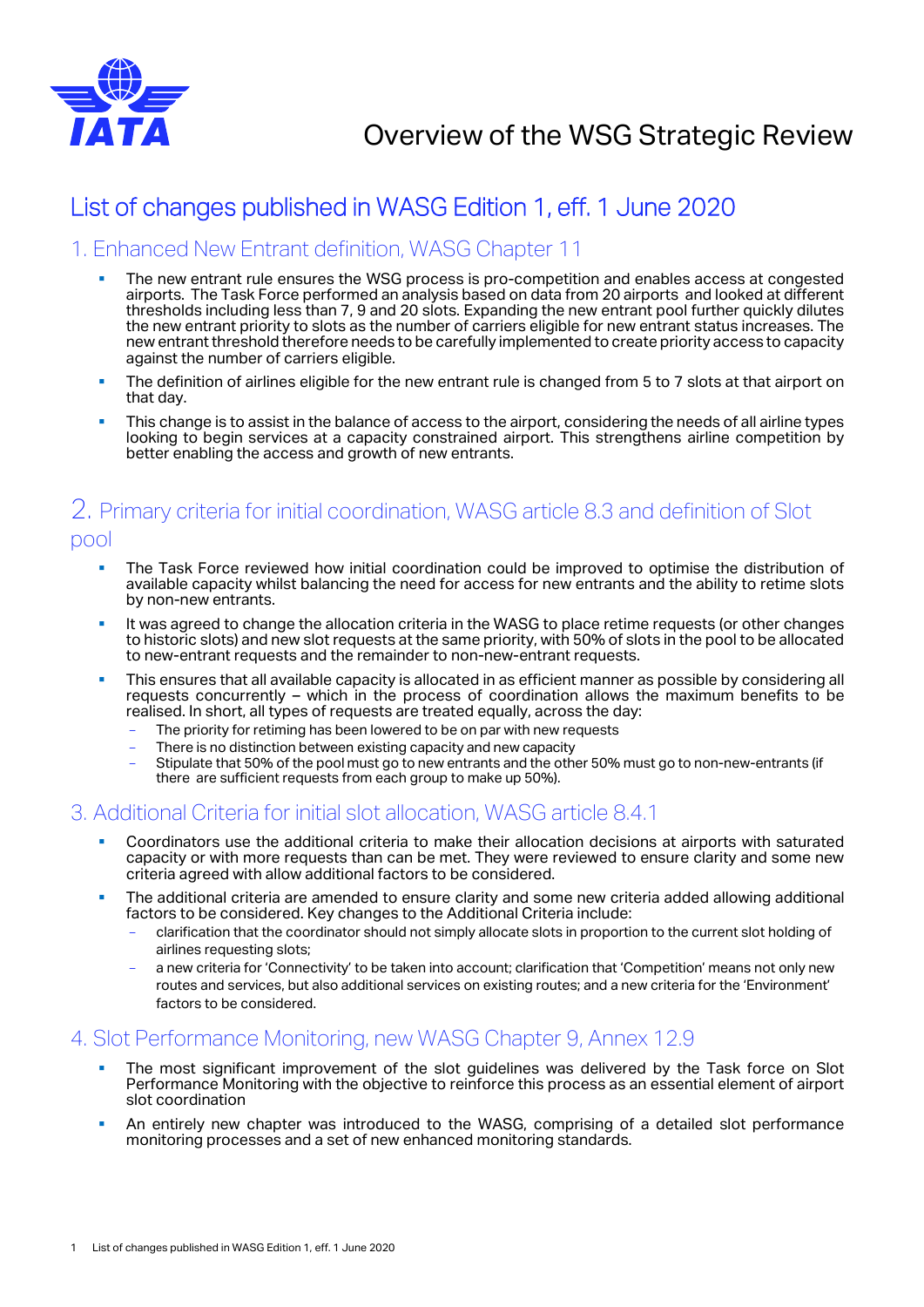

#### **Roles and responsibilities of airports, airlines and coordinators**

Setting a clear role and responsibility of each stakeholder is fundamental in ensuring a robust and consistent application of the monitoring process whereby the airports provide the coordinator in a timely manner all the information and data necessary for the coordinator to perform the slot monitoring duties. The role of the coordinator has been strengthened to ensure the monitoring process is performed with the required data analyses, warnings of discrepancies and corrective actions, as well as sharing all relevant information with the airport and other stakeholders. Airlines must not only ensure their operations are in accordance with the allocates slot but to review their own performance and identify corrective actions prior to intervention from coordinator.

#### **Key principles of slot monitoring**

The main objective is to provide a clear description of the slot monitoring process, highlighting its goals and the stages of slot monitoring process, and underlining that it is a continuous process, requiring accurate and reliable data provided in a timely manner and in the agreed format. Importantly the introduction of a dialogue process between the coordinator and the airline for corrective actions with a set deadline is a key process in proactively resolving the issues.

#### **Definition of slot misuse and pre-operation and post-operation analysis**

The introduction of a definition what is slot misuse helps coordinators and airlines to avoid ambiguity as to what is slot misuse. In addition to this the monitoring process is further strengthened with the introduction of preoperation analysis that helps proactively identify the possible slot misuse issues before operation, when they can be corrected – thereby avoiding the need for any further action in the post-operation process. The introduction of post-operation analysis helps the coordinator to determine whether misuse of slots has occurred (based on data analysis) and whether airlines achieve historic precedence for the following equivalent season.

#### **Enforcement actions**

The introduction of enforcement actions gives the coordinators a clear set of guidelines of what concrete measures can be taken for intentional and repeated slot misuse. Enforcement actions further strengthen the process by introducing specific sanctions.

#### **Enhanced objectives and principles of the Coordination and Slot Performance Committees**

The objectives and principles are aimed to emphasize the importance and the role these committees play in the monitoring process, such as determining trends that could lead to potential slot misuse at the airport, to provide guidance and advice to the coordinator with the overall objective of improving punctuality and reducing slot misuse.

#### **Best practices for the use of data in the slot monitoring process**

The purpose of the new WASG annex 12.9 is to provide practical guidance to the coordinator on the use of data analysis in the monitoring process and example methodology for analysing slot performance.

### 5. Communication of Business Plans, WASG article 10.6

 Introduction of a new process outlining how both airports and airlines can communicate their strategic intentions to the coordinator, who will be therefore better informed to make their allocation decisions. It is however stressed that this communication should not be used to influence the non-discriminatory and neutral outcomes of slot

# 6. Enhancements to demand and capacity management ,WASG section 5.4 and 5.5

 Strengthening the importance for regular and thorough demand and capacity analysis by the airport managing body or other competent authority to ensure the timely capacity declaration for each season.

### 7. Role of the Coordination Committee, WASG article 5.6

 Enhancements and clarifications of Coordination Committee role and responsibility and to emphasize the importance. Definition of the Coordination Committee outlined in WASG Chapter 11.